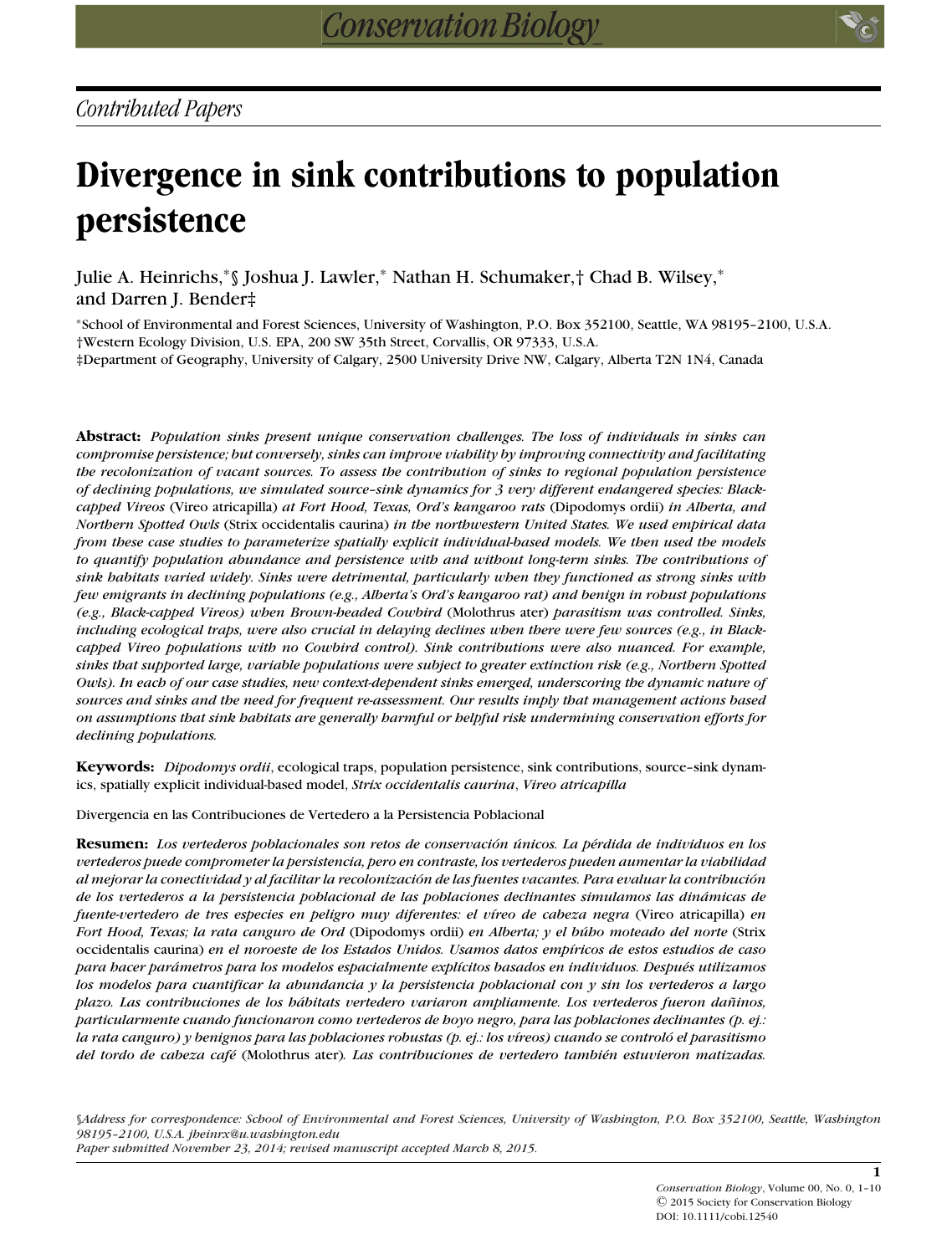*Por ejemplo, los vertederos que mantuvieron poblaciones grandes y variables estuvieron sujetos a mayores riesgos de extincion (p. ej.: los b ´ uhos moteados). En cada uno de nuestros estudios de caso surgieron vertederos ´ nuevos dependientes del contexto, lo que enfatiza la naturaleza dinamica de nuestras fuentes y vertederos ´ y la necesidad de una reevaluacion frecuente. Nuestros resultados implican que las acciones de manejo con ´ base en la suposicion de que los h ´ abitats vertedero son generalmente da ´ ninos o ˜ utiles corren el riesgo de ´ debilitar los esfuerzos de conservacion para las poblaciones declinantes. ´*

Palabras Clave: contribuciones de vertedero, dinámicas de fuente-vertedero, modelo espacialmente explícito basado en individuos, persistencia poblacional, trampas ecológicas, *Dipodomys ordii*, *Strix occidentalis caurina*, *Vireo atricapilla*

# **Introduction**

A growing body of modeling and empirical studies suggest that population sources and sinks may be common in nature (Wiens & Van Horne 2011) and increasingly prevalent in rapidly changing landscapes. A large number of individuals may occupy sink habitats (where births *<* deaths and emigration *<* immigration), particularly in human-modified landscapes, making the appropriate management of sinks (Pulliam 1988) a key element in long-term conservation planning for species at risk of decline and extinction (Howe et al. 1991). Yet much of the source–sink theory and literature pertains to stable equilibrium populations in static environments. Hence, the degree to which predictions based on classical source– sink biology apply to declining and imperiled species remains unclear.

Source–sink theory has also largely developed from mathematical approaches, creating hypotheses that are often difficult to test with empirical data. Thus, managing declining populations and populations in variable environments based on conclusions drawn from equilibrium population theories may prove ineffective. Using an innovative spatially explicit agent-based modeling approach, we explored the emergence and severity of source–sink dynamics in a range of populations at risk of decline and extinction. We used a series of case studies to explore the nuances of how source– sink dynamics operate in nonequilibrium empirical systems. Drawing from the source–sink literature, we assessed the factors and circumstances under which sinks are expected to improve or reduce population size and persistence. We simulated the removal of sinks to assess their contributions to population size and persistence in each case and devised hypotheses for further evaluation.

The impact of sink habitats on regional population persistence is likely to depend on a number of factors, including the nature of the species, the spatial patterns of sources and sinks, and population size and trajectory. In declining populations with low growth rates, persistence may depend more on the impacts of sinks than sources (habitats in which births *>* deaths and emigration *>* immigration; Pulliam 1988; Howe et al. 1991). With few individuals and small margins for loss in sink habitats, small

declining populations may be more sensitive to the presence of sink habitats than large stable populations. Conversely, small populations may also benefit more from the short-term benefits of sinks than larger populations. For example, sinks can bolster regional abundance, which helps avert stochastic extinction of small populations.

# **Highly Dynamic Populations**

In changing environments, sinks (in addition to sources) can function in the short term as refuges from spatially asynchronous perturbations, harboring individuals that can emigrate or produce offspring that later disperse to sites of local extinctions (e.g., Foppen et al. 2000; Frouz & Kindlmann 2001; Falcy & Danielson 2011). In highly variable environments, weaker sinks can also temporarily behave like sources during periods of favorable conditions and contribute to population growth. Pseudosinks (i.e., sources that behave like sinks when densities are high) can revert to source conditions under low densities (Watkinson & Sutherland 1995; Dias 1996; Johnson 2004). Even relatively consistent sinks may prove beneficial in the long term if the ecological context or landscape undergoes substantial directional change.

# **Strong Sinks and Ecological Traps**

Suboptimal sites such as sinks generally do not provide long-term habitat (Van Horne 1983; Howe et al. 1991) and the presence of sink habitats within a regional network may be ultimately detrimental to population persistence. The degree to which sinks compromise persistence may depend on their strength. The presence of strong sinks, with a large ratio of deaths to births, may reduce regional population size and persistence. Gunderson et al. (2001) found that high mortality rates in sinks could lead to reduced population growth in sources. Similarly, Delibes et al. (2001*b*) concluded that sufficiently high mortality in sinks could lead to extinction of subpopulations in sources. The impact of strong sinks may be magnified in areas where few individuals are able to survive and emigrate elsewhere (Holt & Gaines 1992). Similarly, ecological traps (low-quality habitats that are preferred over high-quality habitats) may be particularly detrimental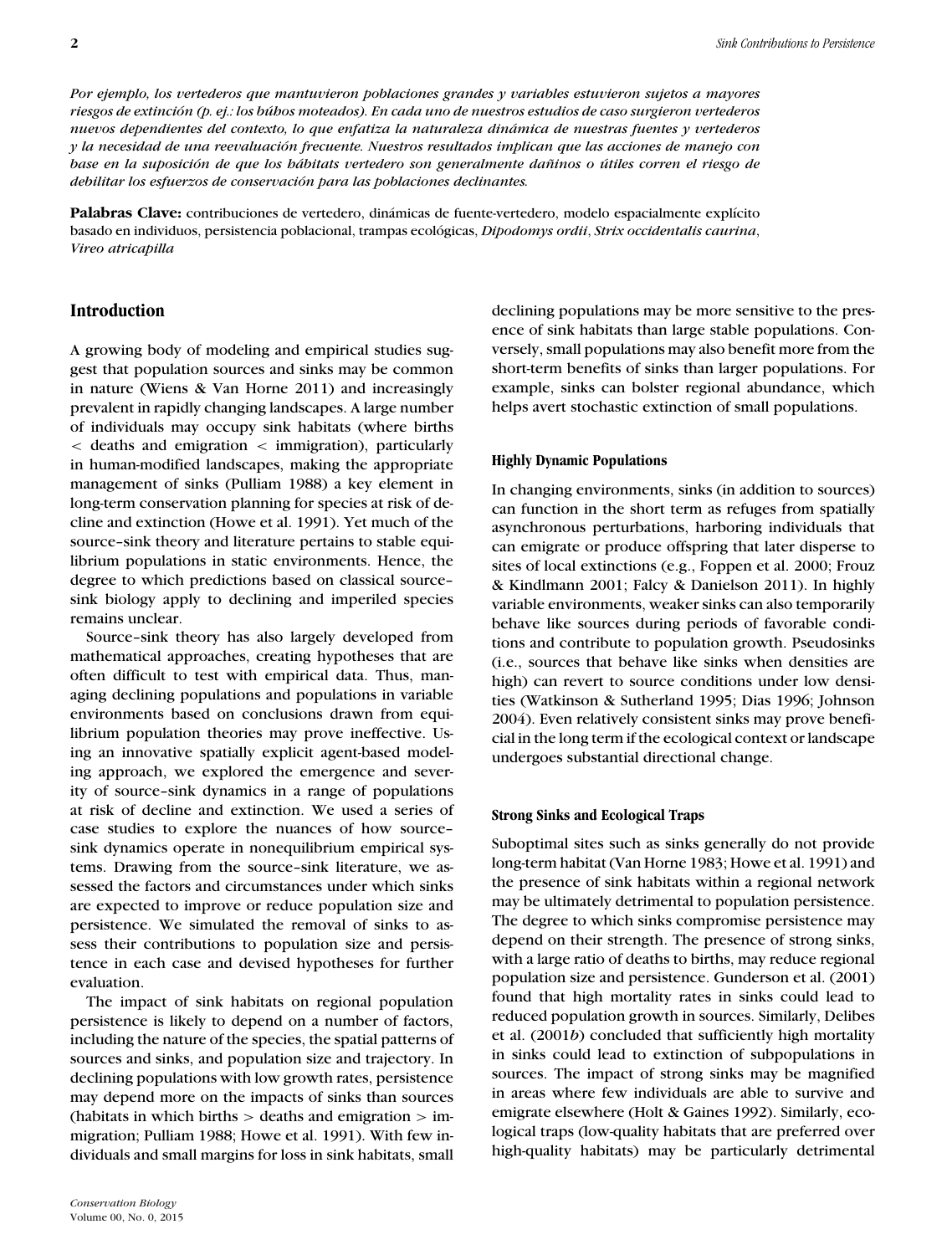if they attract and divert a substantial number of immigrants away from source habitats (Howe et al. 1991; Battin 2004).

#### **Sinks That Facilitate Connectivity**

The presence of sinks in a fragmented or disconnected system may aid in connecting source populations, which strengthens abundance and persistence. Sinks may provide corridors (e.g., linear features such as roads, cutlines) or stepping stones (e.g., discrete patches) that facilitate dispersal and allow individuals to avoid saturated habitats and more widely distribute themselves among source populations (Vögeli et al. 2010).

To assess the roles of sink habitats and determine the consistency with which they affect the persistence of species of conservation concern, we used empirical data to simulate source–sink dynamics for three very different endangered species. We quantified population abundance and persistence, with and without long-term sinks, and assessed the degree to which sinks affect long-term population outcomes. We considered the implications of our findings for prioritizing source and sink habitats for management and the potential consequences of misdiagnosing sink contributions in each case study. Using our case-study results, we developed sink contribution hypotheses for strong sinks and ecological traps, sinks in highly dynamic populations, and sinks that facilitate connectivity.

# **Methods**

#### **Case Studies**

We simulated source–sink dynamics for three endangered species: Black-capped Vireos (*Vireo atricapilla*) at Fort Hood, Texas (U.S.A.), Ord's kangaroo rats (*Dipodomys ordii*) in Alberta, Canada, and Northern Spotted Owls (*Strix occidentalis caurina*) in the northwestern United States. We chose these species in part because they represent small and declining populations in a range of ecological contexts in which sink contributions to population persistence may differ. They occupy very different landscapes with different sink strengths and magnitudes of population fluctuations; have a range of population sizes, trends, and rates of decline; and are subject to different drivers of source–sink dynamics (habitat quality, nest parasitism, interspecific competition, etc.). More specifically, the Black-capped Vireo and Northern Spotted Owl systems are thought to contain ecological traps or strong sinks, and Canada's Ord's kangaroo rats are an example of a highly dynamic population with sinks that facilitate connectivity. We used empirical data to construct spatially explicit, individual-based models in the HexSim simulation modeling environment (Schumaker 2013). HexSim is designed for simulating terrestrial wildlife population dynamics and interactions. The software provides a flexible modeling framework in which users define the model structure and supply spatial data, demographic data, and behavioral parameters to create unique models for different populations or species. This approach allows sources and sinks to be emergent properties of the simulations.

## **Ecological Traps and Potentially Rapid Decline of Vireos**

On the Fort Hood military installation, the Blackcapped Vireo occupies relatively discrete shrubby habitat patches in a landscape shared with Brown-headed Cowbirds (*Molothrus ater*). Brown-headed Cowbirds have expanded their range and parasitize Vireo nests in previously high-quality Vireo habitat; thus, Cowbirds have functionally converted these areas into ecological traps that may limit population persistence (Gates & Germaine 1978; Remes 2000; Battin 2004). Hence, the source-trap status of Vireo habitat is largely driven by parasitism pressure and the presence or absence of Cowbird control. The population has been deemed conservation reliant and requires the ongoing removal of Cowbirds to maintain population stability (Wilsey et al. 2014) and avoid potentially rapid decline. Using the population model developed by Wilsey et al. (2014), we simulated realistic scenarios of Vireo source–sink dynamics in the presence and absence of Cowbird control and assessed the role of sinks in both cases. In the absence of Cowbird control, Vireos were affected by high parasitism rates (75% in high- and 85% in low-quality habitat [Wilkins et al. 2006]). Under Cowbird control, Vireos were subject to low parasitism rates (5% in high- and 15% in low-quality habitat).

# **Highly Dynamic Populations of Kangaroo Rats with Connective Sinks**

Canada's Ord's kangaroo rat occupies discrete sandy habitat patches in southern Alberta, including actively eroding sand dunes or blowouts, semi-stabilized sand dunes, and the margins of sandy roads (Gummer et al. 1997; Gummer 1999; COSEWIC 2006). Sinks arise from differences in habitat quality among habitat types. Sandy roads and associated disturbed ground are known to facilitate movement but are associated with higher rates of disturbance, predation, parasitism, low forage quality, cold burrows, and low overwinter survival rates (Teucher 2007). This highly dynamic population experiences substantial seasonal and inter-annual fluctuations in abundance (COSEWIC 2006). High seasonal reproductive rates can lead to opportunistic occupancy of low-quality habitats, where overwinter survival can be *<* 10%, and extirpation in patches is common (Kenny 1989; Gummer et al. 1997; Gummer & Robertson 2003). Heinrichs et al. (2010)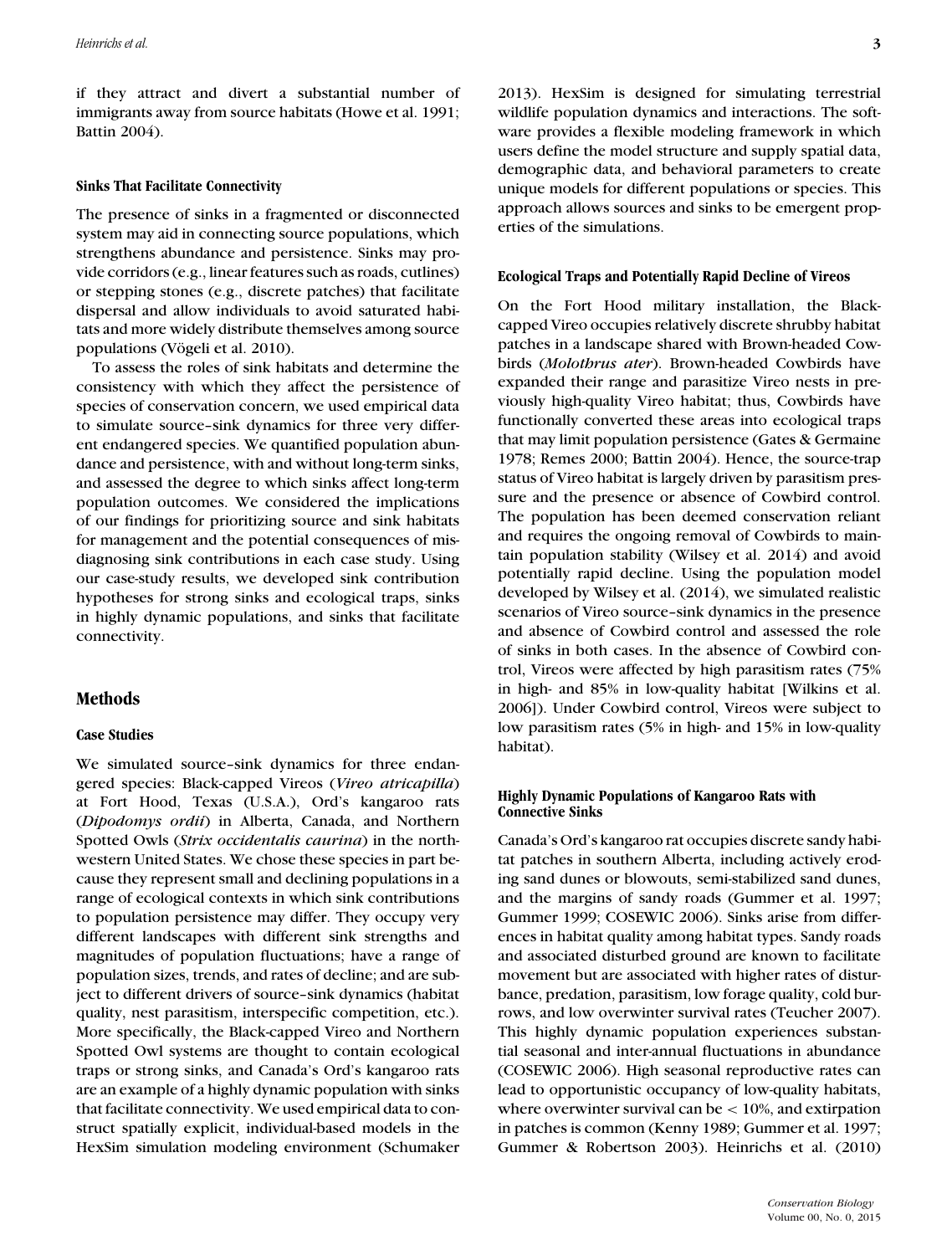found that sinks tended to have negative impacts on the kangaroo rat population. We expanded this simulation to quantify the effects of sink removal on population size, variability, patch occupancy, and source–sink dynamics.

#### **Strong Sinks in Northern Spotted Owl Populations**

The range of the Northern Spotted Owl spans several states along the pacific coast, where there is continuous variation in habitat quality rather than discrete, local habitat patches. Principal threats to the Spotted Owl include habitat loss and degradation, loss of habitat connectivity, and increasing competition with an invasive species (i.e., Barred Owls [*Strix varia*] [USFWS 1992]). Interspecific competition with Barred Owls presents an important range-wide threat. In a shrinking landscape, owl species compete for breeding and foraging habitat, and the increasing number of Barred Owls has reduced Spotted Owl site occupancy, reproduction, and survival rates (USFWS 2011). Sources and sinks primarily result from differential habitat quality and interspecific interactions with Barred Owls. Our Northern Spotted Owl model (adapted from Schumaker et al. [2014]) simulated region-specific encounter rates with Barred Owls. Habitat-quality-dependent Spotted Owl survival rates were lower in the presence of Barred Owls, resulting in different sink strengths (including some strong sinks). The model was parameterized with data from several smaller spatial demographic modeling regions in the northwestern United States.

#### **Simulations**

Habitat maps for each species were derived from empirical habitat suitability models and linked with empirically derived demography or density, range size, and movement data within the spatially explicit individual-based models. Modeled individuals dispersed among patches or areas of the landscape to select a suitable range. The amount and quality of resources within each range influenced simulated density, and individual survival and reproduction rates. Habitat-specific survival rates were used to describe differences in habitat quality for kangaroo rats, and habitat suitability values were assumed to represent habitat quality for Vireos and Spotted Owls. All models included environmental stochasticity (Supporting Information).

Behaviors of animals in sources and sinks were emergent properties of our simulations and resulted from collective experiences of individuals in each patch. The source–sink status of a patch was influenced by the constraints and opportunities provided by the habitat (e.g., patch quality, location, size, shape) and the species and population attributes (life history characteristics including demographic structure and rates, population size, etc.), interspecific interactions (e.g., parasitism by

Cowbirds, competition with Barred Owls), and movement. For each patch or sampling block, the total number of births minus deaths was recorded (hereafter referred to as productivity) and provided the basis for classifying sources and sinks. Patches in which the number of deaths exceeded births over 100 years (i.e., negative productivity values) were deemed long-term sink habitats (and vice versa for sources; positive productivity values). The strength of sinks was characterized by the degree to which productivity values differed from zero. Sinks were deemed weak if productivity values were close to zero (i.e., –200 to 0) and strong if values were far from neutral (i.e., –201 to –35,000). Immigration and emigration movements were implicitly represented in source– sink calculations; dispersal events influenced source–sink status by altering the number of subsequent births and deaths in the new location (Supporting Information). For each species and scenario, we conducted 100 stochastic model runs. The details of each model are in Wilsey et al. (2014), Heinrichs et al. (2010), and Schumaker et al. (2014), and are summarized in Supporting Information.

For each species, initial (baseline) model runs were conducted to identify long-term (100 years) sink habitats. Sink habitat patches were then digitally removed from the habitat map and replaced with nonhabitat matrix. Because owl habitat was difficult to discretize, we used 34 sampling blocks  $(8, 417 \text{ km}^2)$  rather than patches or larger management zones to identify source and sink regions. Simulations were re-run with landscapes composed only of areas identified as long-term sources in the baseline runs. For all simulations, population size, variability, and trajectory were recorded, along with patch occupancy and regional population extinction-risk measures. To assess the impact of sinks on the populations of the 3 species, we directly compared metrics derived from the baseline (including sinks) and sink-removal scenarios.

# **Results**

#### **Black-Capped Vireo**

Under the active Cowbird control scenario, there was little risk of regional population extinction (Fig. 1a). Low rates of nest parasitism produced a stable Vireo population of 4,500–5,000 breeding pairs occupying 97% of habitat patches. Sources generally coincided with areas of high-quality habitat. Approximately half the patches were classified as long-term sinks, 64% of all habitats (Table 1). Sinks were generally small and peripheral to source patches (Supporting Information). The removal of all sinks had no observable effect on population size or variability, trajectory, or extinction risk (Fig. 1a). The number and strength of sources differed little among baseline and sink-removal scenarios. A few new, weaker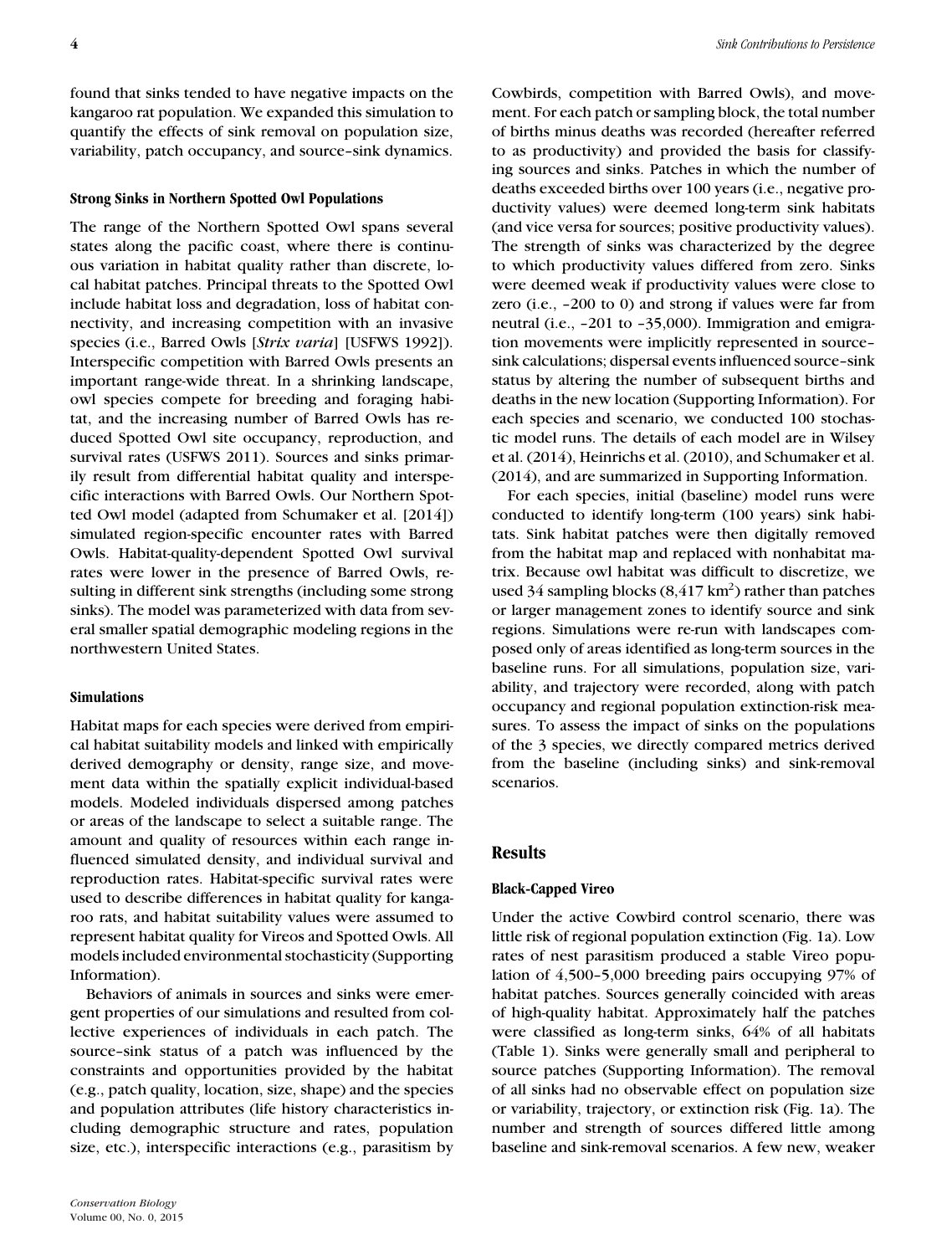

*population size and extinction risk under (a) Cowbird control and (b) no Cowbird control in baseline (i.e., including all habitat and sink habitat removal scenarios over time). The population size in the sink removal scenario is very small (appearing as nearly 0) and declines to 0 at approximately year 30.*

**Table 1. Summary of species-specific productivity data for baseline (base) and removal of habitat sinks (rem) scenarios.**

|                                            |                 |          | <b>Black-capped Vireo</b> |       |                    |        |                      |           |
|--------------------------------------------|-----------------|----------|---------------------------|-------|--------------------|--------|----------------------|-----------|
| Habitat<br>characteristic                  | Cowbird control |          | no Cowbird control        |       | Ord's kangaroo rat |        | Northern Spotted Owl |           |
|                                            | base            | rem      | base                      | rem   | base               | rem    | base                 | rem       |
| Habitat patches                            |                 |          |                           |       |                    |        |                      |           |
| total                                      | 2,975           | 1,478    | 2,975                     | 1,347 | 6,414              | 5,178  | 34                   | 8         |
| $occupied (\%)$                            | 97              | 97       | 59                        |       | 26                 |        | 100                  | 100       |
| (n)                                        | (2,896)         | (1, 435) | (1,742)                   | (93)  | (1,655)            | (365)  | (34)                 | (8)       |
| habitat removed <sup><i>a</i></sup> $(\%)$ |                 | 64       |                           | 98    |                    | 17     |                      | 78        |
| Sink habitats                              |                 |          |                           |       |                    |        |                      |           |
| number                                     | 1,497           | 36       | 1,628                     | 55    | 1,236              | 159    | 26                   | 6         |
| mean productivity max                      | $-7$            | $-2$     | $-196$                    | $-2$  | $-19$              | $-6$   | $-4,974$             | $-6,886$  |
| productivity                               | $-59$           | $-5$     | $-33,350$                 | $-3$  | $-1,376$           | $-42$  | $-12,454$            | $-12,956$ |
| productivity SD                            | 4               | 1        | 1,509                     |       | 61                 | 7      | 3,687                | 5,526     |
| Source habitats                            |                 |          |                           |       |                    |        |                      |           |
| number                                     | 1,399           | 1,399    | 81                        | 20    | 342                | 185    | 8                    | 2         |
| mean productivity max                      | 3.987           | 3,992    | 1,862                     |       | 363                | 644    | 6,215                | 2,285     |
| productivity                               | 7,35,706        | 7,38,694 | 2,934                     | 2     | 45,527             | 43,828 | 22,848               | 4,509     |
| productivity SD                            | 34,799          | 34,882   | 943                       |       | 2,728              | 3,586  | 7,214                | 3,146     |

*aSink habitat patches were digitally removed from the habitat map and replaced with nonhabitat matrix.*

sinks (36) emerged from previously unoccupied patches, all of which were relatively small and peripherally located (Supporting Information).

In the absence of Cowbird control measures, Vireos rapidly declined toward extinction (Fig. 1b). Under high parasitism pressure, the removal of all sinks (and 98% of habitat) accelerated population decline. Time to extinction was reduced from approximately 40 years to 20 years. The remaining sources (20) were weak, with a nearly equal number of births and deaths. New sinks (55) emerged from previously unoccupied, neutral, or source patches. All were relatively small, and most were located on the periphery of larger patch complexes.

In the absence of Cowbird control, patch occupancy was low (59%) and the remaining sources (81) were weaker than those in the Cowbird control scenario. The strongest of these weak sources had *<*0.3% of the productivity of that in the Cowbird control scenarios, and average source productivity was half that of sources in the Cowbird control scenario (Table 1). Most (93%) of the occupied patches were population sinks. On average, sinks in the absence of Cowbird control were 28 times stronger than those with Cowbird control. In the absence of Cowbird control, the least productive sink was *>*500 times the strength of the strongest sink under Cowbird control.

#### **Ord's Kangaroo Rat**

In the presence of sinks in the baseline simulation, the kangaroo rat population declined to a small size and exhibited a corresponding increase in extinction risk (Fig. 2). A small percentage of patches were occupied (approximately 26%; Table 1), which left vacant many of the small, isolated (but otherwise suitable) patches in the landscape. Active sand dunes functioned as longterm population sources, as did a smaller proportion of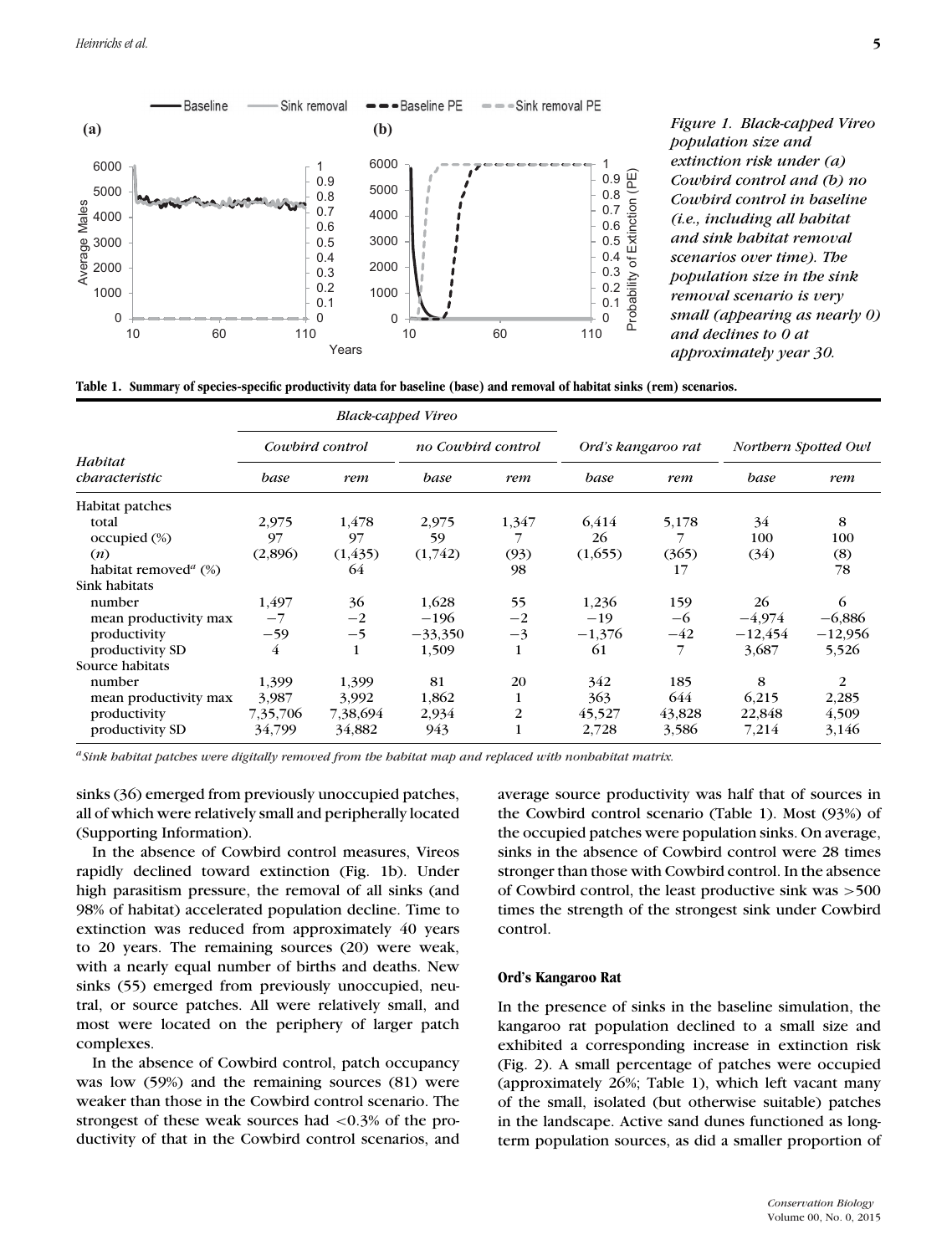

*Figure 2. Change in kangaroo rat population size and extinction risk in baseline (i.e., with all habitat) and sink-removal scenarios over time.*

other patch types. The remainder of occupied patches functioned as long-term population sinks, including many road segments, semi-stabilized sand dunes, and exposed soil areas (Supporting Information).

When all sinks identified in the baseline scenario (1,236) were removed, the probability of extinction was reduced by about 0.1 (Fig. 2). Despite a 17% reduction in the amount of habitat, there was little change in mean population size. The average strength of remaining sources increased, but almost half the original source patches (46%) transitioned to another state (i.e., became unoccupied, neutral, or sinks). Newly emerging sinks (159) were (on average) three times weaker than those in the baseline scenario. The new sinks were often adjacent to areas of high productivity (i.e., sources) (Supporting Information), which suggests that some may be pseudosinks.

# **Northern Spotted Owl**

When projected 100 years into the future, the Spotted Owl population declined, and extinction risk increased correspondingly through time. All habitat was occupied in the baseline scenario, and the majority of areas (26 of 34 total sampling blocks) acted as population sinks (Supporting Information). Removal of observed demographic sinks (which were caused in part by Barred Owls) eliminated roughly 78% of available habitat, thus causing a dramatic reduction in population size (Fig. 3) and variability (results not shown). The smaller, more stable regional population exhibited a lower risk of extinction. When sinks were removed, 2 of the 8 original sources remained as connected sources but had reduced productivity (and reduced variability in productivity). Six areas that were sources in the baseline simulation became sinks. These new sinks were stronger and more variable than the original sinks that were removed, and owl density increased, except in one area, indicating that these may be pseudosinks. In general, the amount of sink habitat removed did not predict sink contributions.

# **Discussion**

The loss of many organisms in sink habitats may lead to the conclusion that sinks are often harmful for long-term persistence (Hansen 2011; Wiens & Van Horne 2011). However, surviving sink occupants can bolster regional population sizes, increase a population's distribution, and occasionally rescue source populations (Holt 1985; Pulliam 1988; Falcy & Danielson 2011), possibly encouraging the opposite generalization (i.e., that sinks are helpful for long-term population persistence). Despite theoretical progress, little is known about how sinks function in complex empirical systems and contribute to the persistence of small, declining populations. We simulated the removal of sinks to assess the degree to which sinks actually support or compromise abundance and persistence in each case study. Our results demonstrate that sinks can be both harmful and helpful depending on the ecological context (Table 2) and suggest that the impact of sinks can be difficult to infer from the strength of sinks, the amount of variability in the system, and the degree to which sinks facilitate movement. Management actions based on untested generalizations of sink contributions could result in adverse consequences for many species of conservation concern.

# **Strong Sinks and Ecological Traps**

Strong sinks are often thought to absorb individuals that could have otherwise occupied source habitat, which reduces source occupancy and abundance. Similarly, ecological traps are generally characterized as detrimental to populations (e.g., Delibes et al. 2001*a*; Kristan 2003; Battin 2004). However, strong sinks and ecological traps are not universally detrimental to regional populations. Our results suggest that the impact of traps on long-term population persistence can depend on whether the population is stable or declining and on the availability of source habitat (e.g., Black-capped Vireos). The impact of strong sinks also depends on the degree to which sinks bolster abundance and stabilize population dynamics (e.g., Northern Spotted Owls).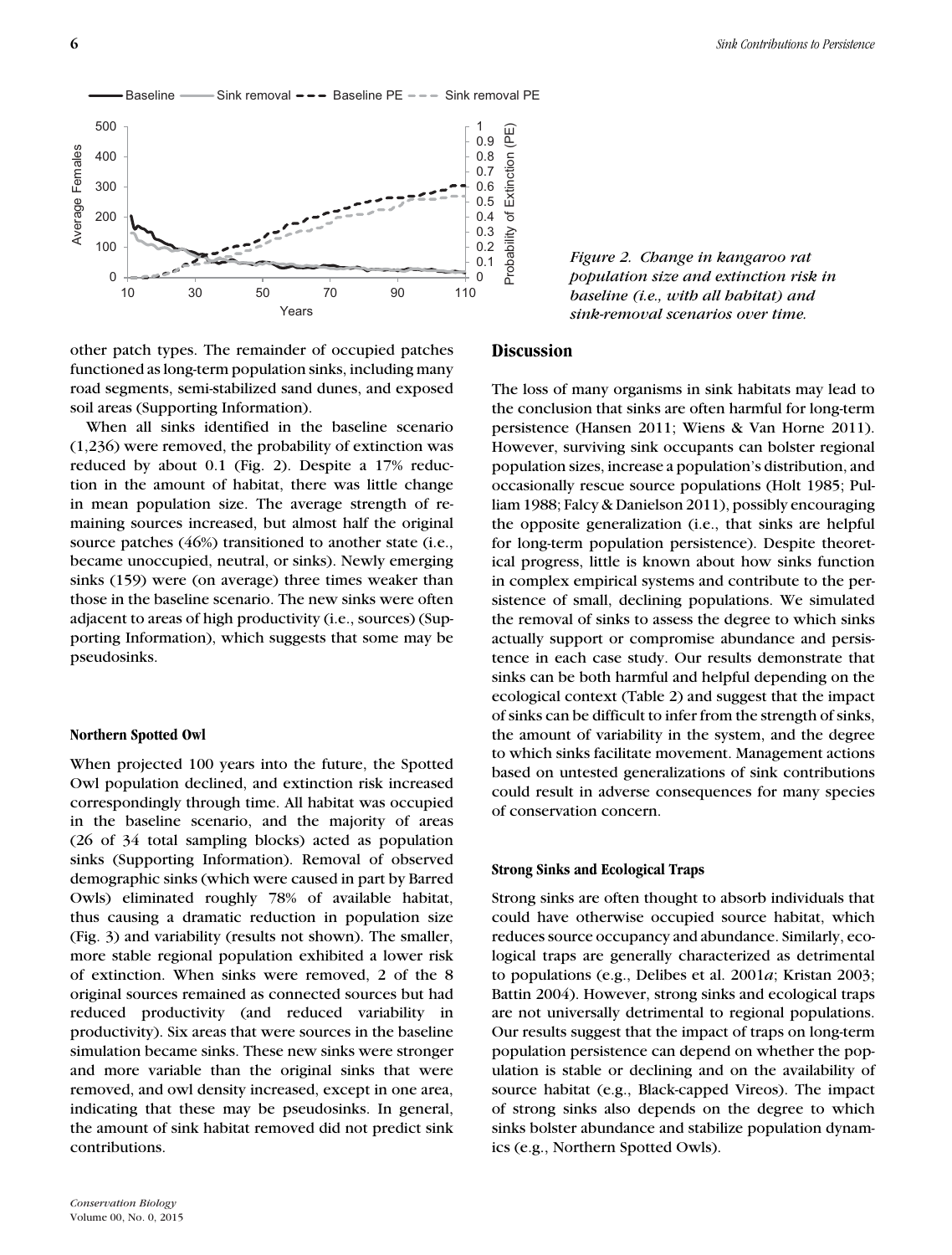

*Figure 3. Change in Northern Spotted Owl population size and extinction risk baseline (i.e., with all habitat) and sink-removal scenarios over time.*

**Table 2. Expected and observed contributions of sinks to population size and persistence, with positive, negative, and neutral effects when sinks are removed.**

| Sink type                              | Possible sink contribution                                                                                                             | Observed sink contribution                                                                                                                                                                                         | Case study                                                                                                              |
|----------------------------------------|----------------------------------------------------------------------------------------------------------------------------------------|--------------------------------------------------------------------------------------------------------------------------------------------------------------------------------------------------------------------|-------------------------------------------------------------------------------------------------------------------------|
| Strong sinks and<br>ecological traps   | occupancy of or attraction to<br>sinks diverts individuals<br>away from sources, reducing<br>population sizes in sources<br>(negative) | stable population with high<br>source occupancy (neutral)<br>rapidly declining population<br>with few sources (negative)<br>sink destabilize dynamics<br>(negative)<br>sinks bolster population size<br>(positive) | Black-capped Vireo-Brown-<br>headed Cowbird control<br>Black-capped Vireo-no<br>Cowbird control<br>Northern Spotted Owl |
| Sinks in highly dynamic<br>populations | sinks bolster population sizes<br>(positive)<br>sinks rescue sources during<br>population fluctuations<br>(positive)                   | sinks emit few individuals back<br>to sources in unfavorable<br>years (negative)                                                                                                                                   | Ord's kangaroo rat                                                                                                      |
| Sinks facilitating<br>connectivity     | increase distribution,<br>occupancy, and<br>recolonization of sources<br>(positive)                                                    | intervening sinks direct<br>movement away from<br>sources and lower<br>occupancy of sources<br>(negative)                                                                                                          | Ord's kangaroo rat                                                                                                      |

Under our Cowbird control scenario (low parasitism pressure), Vireos increased to a stable regional population size with well occupied, highly productive sources. Population size, extinction risk, and occupancy rates differed little among baseline and removal scenarios, and ecological traps, which constituted the majority of habitat by area, contributed little to overall Vireo population dynamics and persistence. A single change in ecological context in the Vireo system (removing Cowbird control) yielded very different results. Under high parasitism pressure, the population rapidly declined toward extinction. Although the same amount of habitat was available in both baseline scenarios, traps were stronger and fewer birds were able to persist without Cowbird control, resulting in lower occupancy and source productivity values, and nearly all Vireo patches and populations were classified as traps. With few sources, the regional population became dependent on traps to delay extinction. This yielded a positive, albeit short-term, contribution to persistence. Although trap habitats do

not always support long-term persistence, their continued presence in landscapes with little and sub-optimal habitat may provide a window of opportunity during which management actions could address and reverse the causes of decline for populations at risk of near-term extinction.

The influence of strong population sinks on population outcomes can also depend on the degree to which sinks increase abundance and stabilize population dynamics. In the Spotted Owl system, sinks had different and sometimes contradictory influences on population size, stability, and extinction risk. The removal of sinks, along with a large proportion of habitat (78%), caused a reduction in population size of approximately 40% (about 2000 females), but it also lowered the risk of extinction. Smaller populations are generally thought to be more vulnerable to extinction as a result of stochastic events; however, in this case, the smaller post-removal population sizes were less variable than those in the pre-removal landscape under similar stochastic conditions.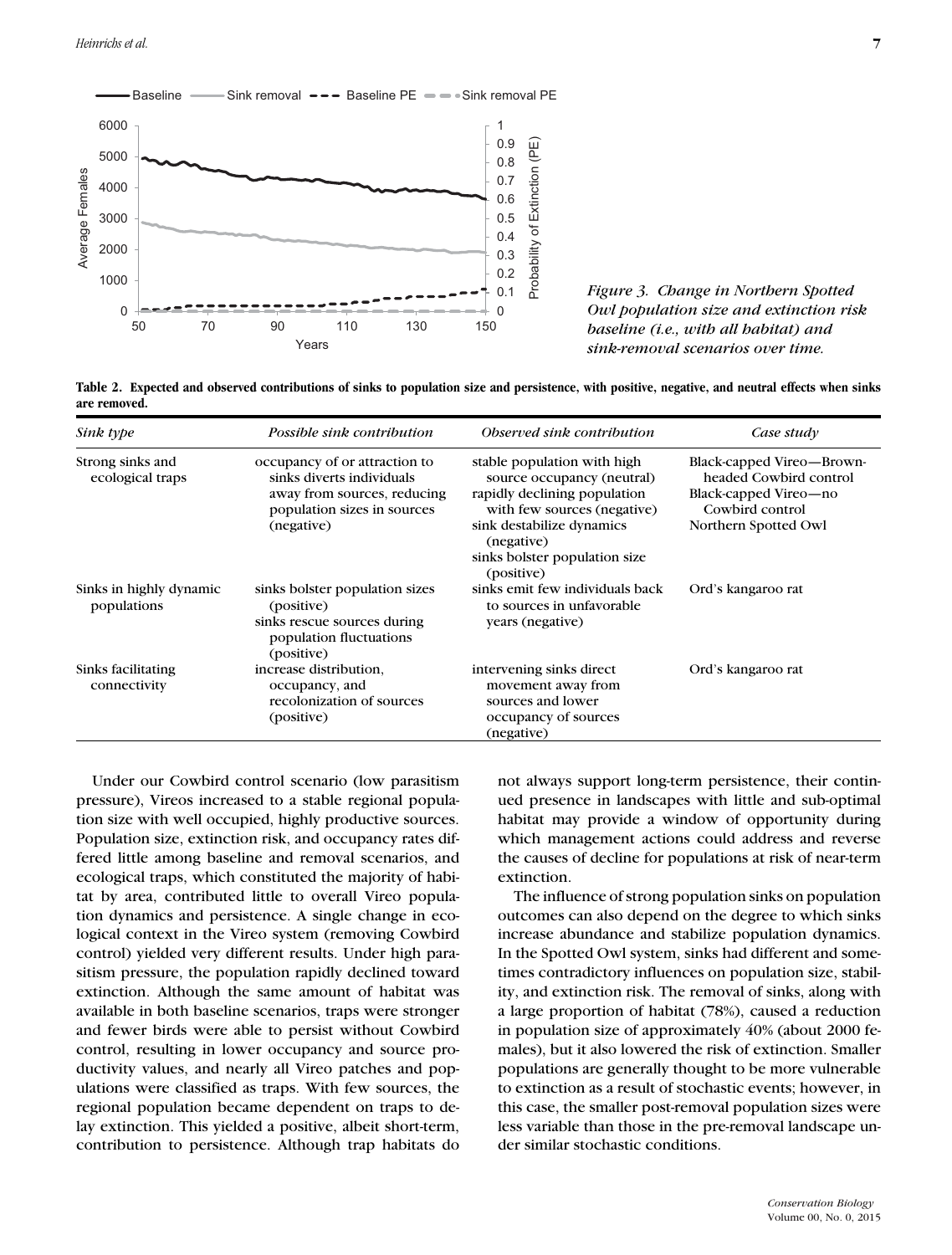## **Highly Dynamic Populations**

Sinks in spatially and temporally fluctuating systems have the potential to make a positive contribution to persistence. Although sinks can be beneficial, they are unlikely to be crucial for all declining populations in variable environments. Among other factors, the contributions of sinks to regional persistence are likely to depend on the characteristics of the sinks and the nature of the population variation. In kangaroo rats, high seasonal reproduction and emigration from sources can result in pulsed occupancy of sink habitats. In favorable years, sinks can bolster regional population sizes and provide emigrants to rescue sources after local stochastic extinctions. However, in unfavorable years, few kangaroo rats survive the winter in strong sinks, which limits contributions to overall population size and has a net negative influence on long-term persistence. Sink contributions may be positive in systems where the favorable years outnumber the unfavorable, where environmental perturbations are spatially asynchronous, and in systems with a high degree of sink emigration to sources. Future changes in habitat (e.g., affecting sources but not sinks) and interspecific conditions (e.g., spatially varying parasitism, competition) may prompt current Vireo and Spotted Owl dynamics to become much more variable. This may cause some detrimental sinks to become beneficial under changing conditions.

# **Sinks That Facilitate Connectivity**

In favorable conditions, sinks are thought to serve as stepping stones (i.e., connecting sources) that increase distribution, re-colonization success, and source occupancy. However, our results suggest that a net positive contribution of connective sinks is likely to depend on the configuration of sources and sinks, the species' ability to discriminate among low- and high-quality habitats, and their success in emigrating to sources. In the kangaroo rat system, the margins of sandy roads facilitate movement throughout the landscape, but the observed inability of kangaroo rats to discriminate among low and high-quality sites led to the opportunistic occupancy of easily found road margins over sand dunes, which left high-quality areas under-saturated. Harsh overwinter conditions often restricted the life span of kangaroo rats to *<*1 year in poor-quality areas, limiting emigration from low-quality habitats and weakening the ability of individuals in sinks to emigrate to sources in future years. In the Northern Spotted Owl landscape, sinks that connected source populations facilitated movement among high-quality areas to a greater extent than when replaced with matrix, but they did not improve persistence. Sinks that facilitate connectivity may be more important for Vireos during migration (i.e., at a broader spatial extent) than in breeding habitat. Connecting sinks may be more beneficial in

systems where source areas are easily found and preferred over sinks and where sink conditions permit successful emigration to sources.

#### **Dynamic Nature of Sources and Sinks**

Sources and sinks are emergent properties of the interaction of a host of population and habitat variables (Dunning et al. 1992; Loreau et al. 2013). Sink contributions are likely to be further influenced by the key factors driving source–sink dynamics, including species characteristics, population size, rate of growth or decline, landscape attributes, ratio of sources to sinks, and the amount and connectivity of habitat. Hence, it is not surprising that even with our simplistic approach of simulating the removal of all sink habitat, new context-dependent sinks emerged with changes in occupancy, density, and distributions. Despite the wide range of sink contributions, the emergence of novel (context-dependent) sinks was consistent among cases in post-removal landscapes. This result underscores the fact that sources-sink status is a largely context-dependent label, requiring re-evaluation with concurrent environmental and ecological shifts.

Populations at risk of decline and extinction are often affected by multiple factors that influence and modify sink contributions to persistence, and accurately assessing the contributions of sinks to population dynamics and persistence can be challenging, particularly in systems with complex source–sink dynamics. Repeated and multi-scale assessments of the factors influencing local and regional source–sink dynamics are likely required to estimate the short- and long-term influences of sink habitats on population persistence and to effectively inform the conservation and management of sink habitats and populations. Because our aim was to assess the consistency of sink contributions to population persistence from a very general perspective, our results describe longterm, average contributions. However, for management aims, future research should examine the sensitivity of source–sink classifications and associated sink contributions to the metrics and the periods used to define them. In particular, the success of Northern Spotted Owl management actions is likely to depend on robust characterizations of sinks and their impacts on persistence. In largely contiguous or space-filling landscapes, multiple spatial scales should be assessed to identify the most appropriate scale of analysis (Supporting Information) (Loreau et al. 2013; Schumaker et al. 2014).

#### **Conservation and Management of Sinks**

Source populations are, appropriately, the focus of conservation and management efforts because they often provide the stable populations required for long-term regional persistence (Dias 1996). Yet sinks can make important contributions to conservation goals. Under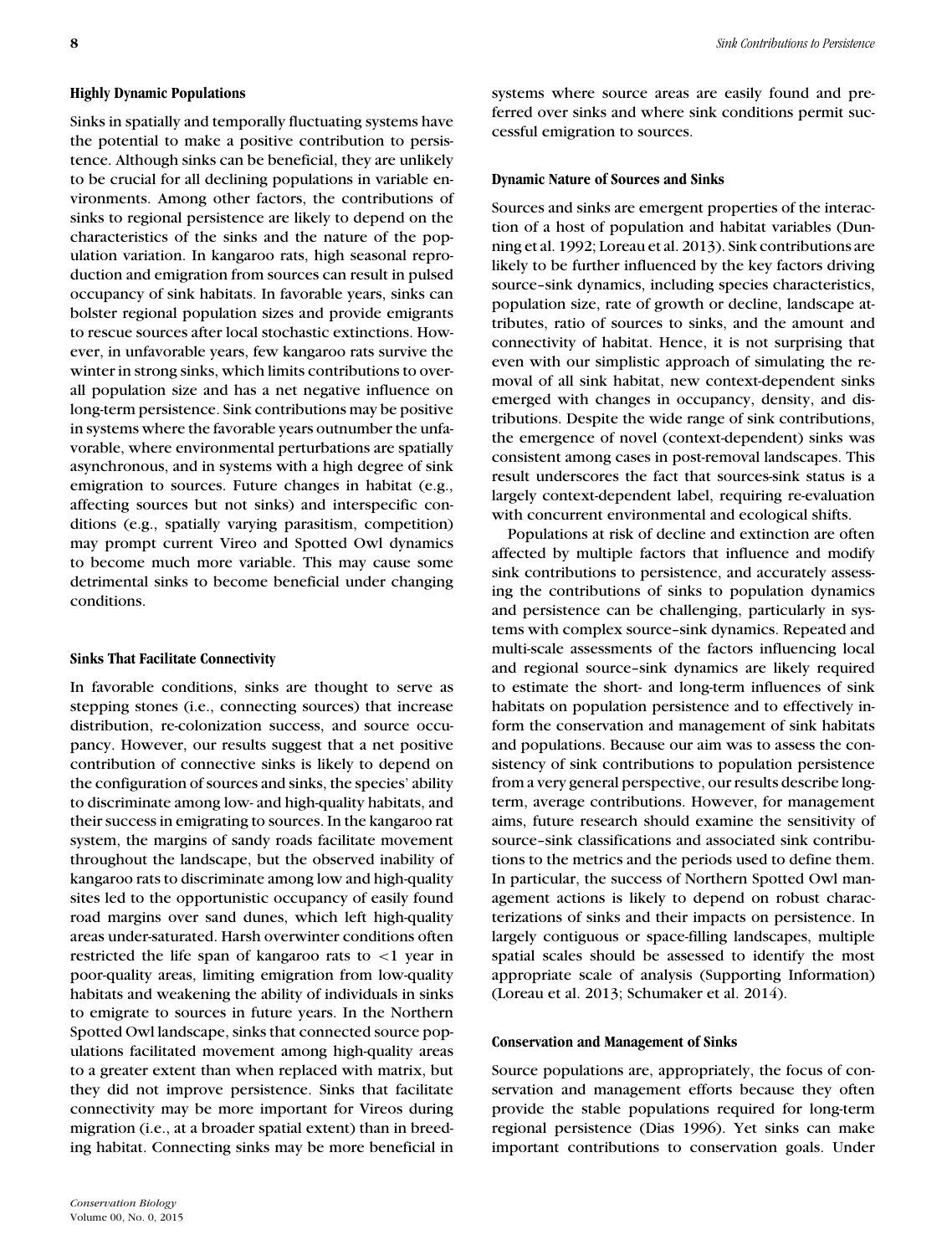some circumstances, conservation actions aimed at sinks can be more effective than those aimed at sources. For example, in landscapes with recurring disturbance in sources (but not sinks), improvements in growth rates in sinks can be more effective than increasing the rate of post-disturbance habitat recovery (Falcy & Danielson 2011; Wiens & Van Horne 2011). In conservationreliant species, the strength and impact of sinks and traps can be directly linked to management actions (e.g., Brown-headed Cowbird control for Black-capped Vireos). Increasing Cowbird control can increase reproductive success, weaken ecological traps, and is likely to be more effective than source habitat improvements. In general, an understanding of how the intensity of Cowbird control influences the strength of traps and their resulting contributions to persistence may inform selection of target areas (e.g., to maintain existing source areas) and intensity of control in nonsource areas. Active management of sink populations may also be a viable addition or alternative when conservation actions aimed at sources are limited by the practical constraints of land ownership and cost.

Our results support the idea that sinks can be helpful in improving long-term persistence, but we caution against conservation and management actions based on generalizations of sink contributions. Although sinks can facilitate connectivity and bolster population sizes in dynamic systems, sinks are not always beneficial in the long term. Sink contributions may be detrimental in rapidly declining populations and in landscapes with few sources and problematic if sinks keep or divert emigrants away from sources. For example, despite the potential for sinks to make positive contributions to kangaroo rat persistence (by increasing population size and distribution), the continued proliferation of low-quality areas (including roads) is likely to be detrimental if kangaroo rats continue to occupy poor areas over high-quality sand dunes. Accurately identifying sinks and removing them (e.g., restoring sink roads and their margins) could improve persistence.

Source–sink status and strength should be expected to vary through time, with environmental variability and directional system changes. In systems with greater dependence on sink populations, management actions based on frequent and accurate assessments of sink habitats could mean the difference between the preservation and loss of species. For species at risk of decline and extinction, frequent monitoring of sink habitats (in addition to source habitats) might also identify opportunities for long-term or temporary improvements (e.g., partial habitat restoration, temporary competitor or parasite control, or supplemental feeding during times of scarcity) that enhance the contribution of sinks to persistence. In systems with greater dependence on source populations, frequent assessments of sink contributions can also aid in prioritizing sink habitats for conservation, recovery, or

# **Acknowledgments**

This work was funded by the Strategic Environmental Research and Development Program (SERDP) as part of project RC-2120. D. Cimprich, D. Gummer, R. Dzenkiw, and T. Nogeire provided valuable expertise during model construction and analysis. The information in this document was also funded in part by the U.S. Environmental Protection Agency. It has been subjected to review by the National Health and Environmental Effects Research Laboratory's Western Ecology Division and approved for publication. Approval does not signify that the contents reflect the views of the Agency, nor does mention of trade names or commercial products constitute endorsement or recommendation for use.

# **Supporting Information**

Additional model information (Appendix S1) and sink removal maps (Appendix S2) are available online. The authors are solely responsible for the content and functionality of these materials. Queries (other than absence of the material) should be directed to the corresponding author.

# **Literature Cited**

- Battin J. 2004. When good animals love bad habitats: ecological traps and the conservation of animal populations. Conservation Biology **18:**1482–1491.
- COSEWIC. 2006. COSEWIC assessment and update status report on the Ord's kangaroo rat Dipodomys ordii in Canada. Committee on the Status of Endangered Wildlife in Canada, Ottawa. vii + 34 pp. Available from http://www.sararegistry.gc.ca/virtual sara/files/ cosewic/sr\_ords\_kangaroo\_rat\_e.pdf.
- Delibes M, Ferreras P, Gaona P. 2001*a*. Attractive sinks, or how individual behavioural decisions determine source–sink dynamics. Ecology Letters **4:**401–403.
- Delibes M, Gaona P, Ferreras P. 2001*b*. Effects of an attractive sink leading into maladaptive habitat selection. The American Naturalist **158:**277–285.
- Dias PC. 1996. Sources and sinks in population biology. Trends in Ecology & Evolution **11:**326–330.
- Dunning JB, Danielson BJ, Pulliam RH. 1992. Ecological processes that affect populations in complex landscapes. Oikos **65:**169–175.
- Falcy MR, Danielson BJ. 2011. When sinks rescue sources in dynamic environments. Pages 139–154 in Liu J, Hull V, Morzillo AT, Wiens JA, editors. Sources, sinks and sustainability. Cambridge University Press, Cambridge, United Kingdom.
- Foppen RPB, Chardon PJ, Liefveld W. 2000. Understanding the role of sink patches in source-sink metapopulations: Reed Warbler in an agricultural landscape. Conservation Biology **14:**1881–1892.
- Frouz J, Kindlmann P. 2001. The role of sink to source re-colonisation in the population dynamics of insects living in unstable habitats: an example of terrestrial chironomids. Oikos **1:**50–58.